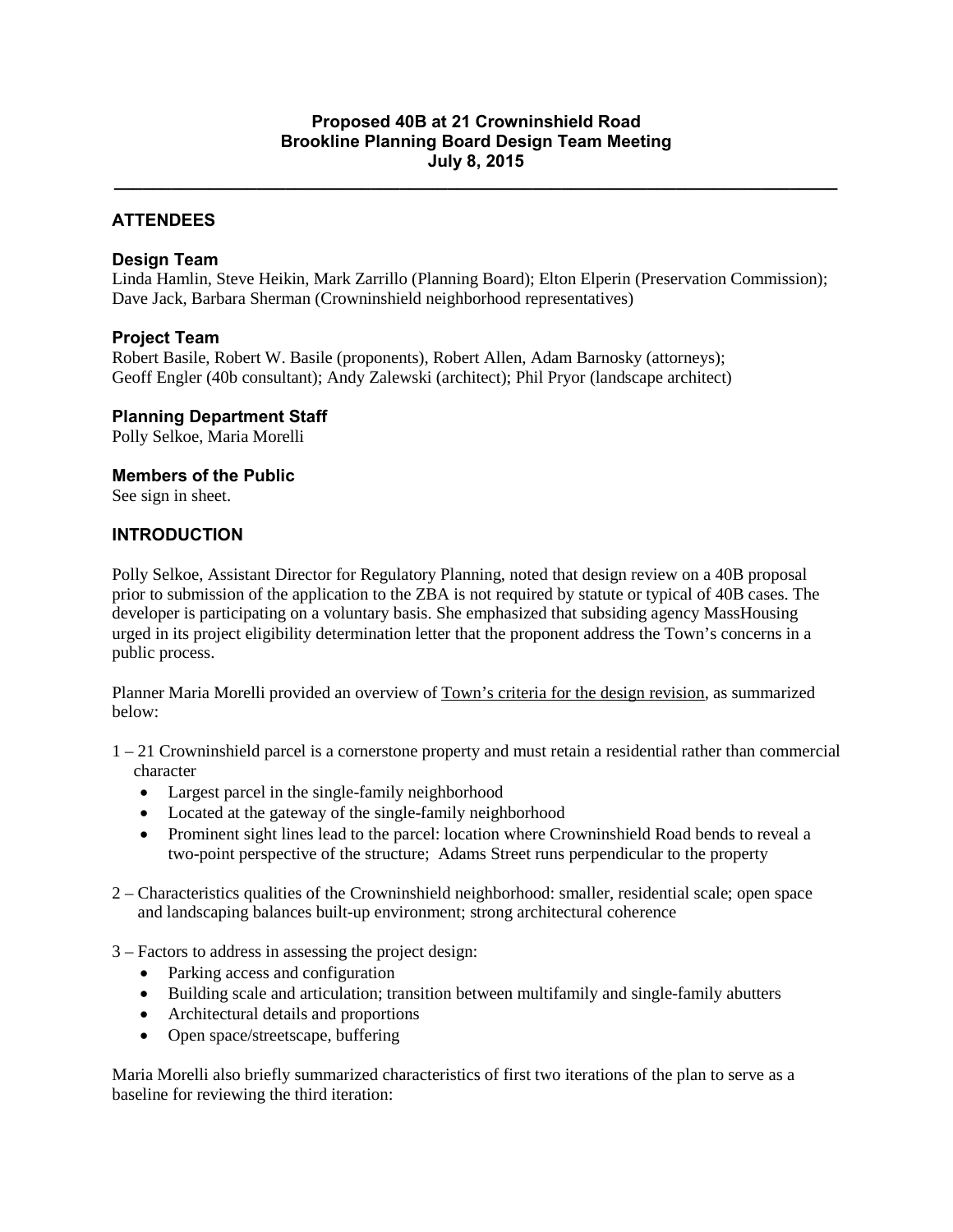Draft 1 Plan

- 20 units in a 50 foot high four-story building within a 5600 sf footprint;
- Parcel bisected with surface parking on the left; compressed footprint on the right affords little space for landscaping and vegetative screening. Lends a commercial quality to the streetscape, and is inconsistent with the development pattern in the neighborhood.
- Driveway width, asphalt-material, and alignment appears to extend the Adams Street Road.
- Box-like structure with strong verticals (steep roof pitch and gable roof form) that emphasize height
- Architectural style incongruous with that of the neighborhood, in particular balconies on front facade

### Draft 2 Plan

- 20 units in a 50 foot high four-story building withina 7700 sf footprint
- Parking on first floor; four surface parking spaces (20 parking spaces total)
- No porches on front façade (retained on side and rear)
- Same roof form
- Bulk is concentrated near single-family neighborhood
- Driveway still aligned with Adams Street
- Reliance on street trees to the provide vegetative screening

### Design Principles To Apply

1 – Reduce massing at key vantage points; transition more gradually between multifamily and singlefamily

- Vary height of ridge and roof lines
- Lower the pitch by changing the roof forms, using a hip roof, hipped gables
- Break up large planes, especially on the front/side façade

2 – Introduce more open space and buffering, especially a landscaping pattern that is more consistent with that of the neighborhood.

3 – Revisit design of the driveway.

4 – Borrow architectural elements and proportions from surrounding neighborhood.

## **PRESENTATION OF DRAFT 3 OF THE PLANS**

Architect Andy Zalewski presented a third version of the plan. The changes featured in Mr. Zalewski's presentation are copied below:

#### "1. PARKING:

- a. Parking is provided inside the building.
- b. [Also: Four surface parking spaced have been reduced to two. 18 parking spaces total.]

## 2. MASSING:

- a. Roofline has been dropped by 3'-6".
- b. Eave Line has been extended and dropped to more closely follow the proportions of neighboring homes.
- c. Entire structure has been flipped to bring the lower portion of the roof closer to the neighboring homes.
- d. Hipped roofs on the gables visually lower the edges of the roof and are in keeping with the style of dormers seen on several homes on the block.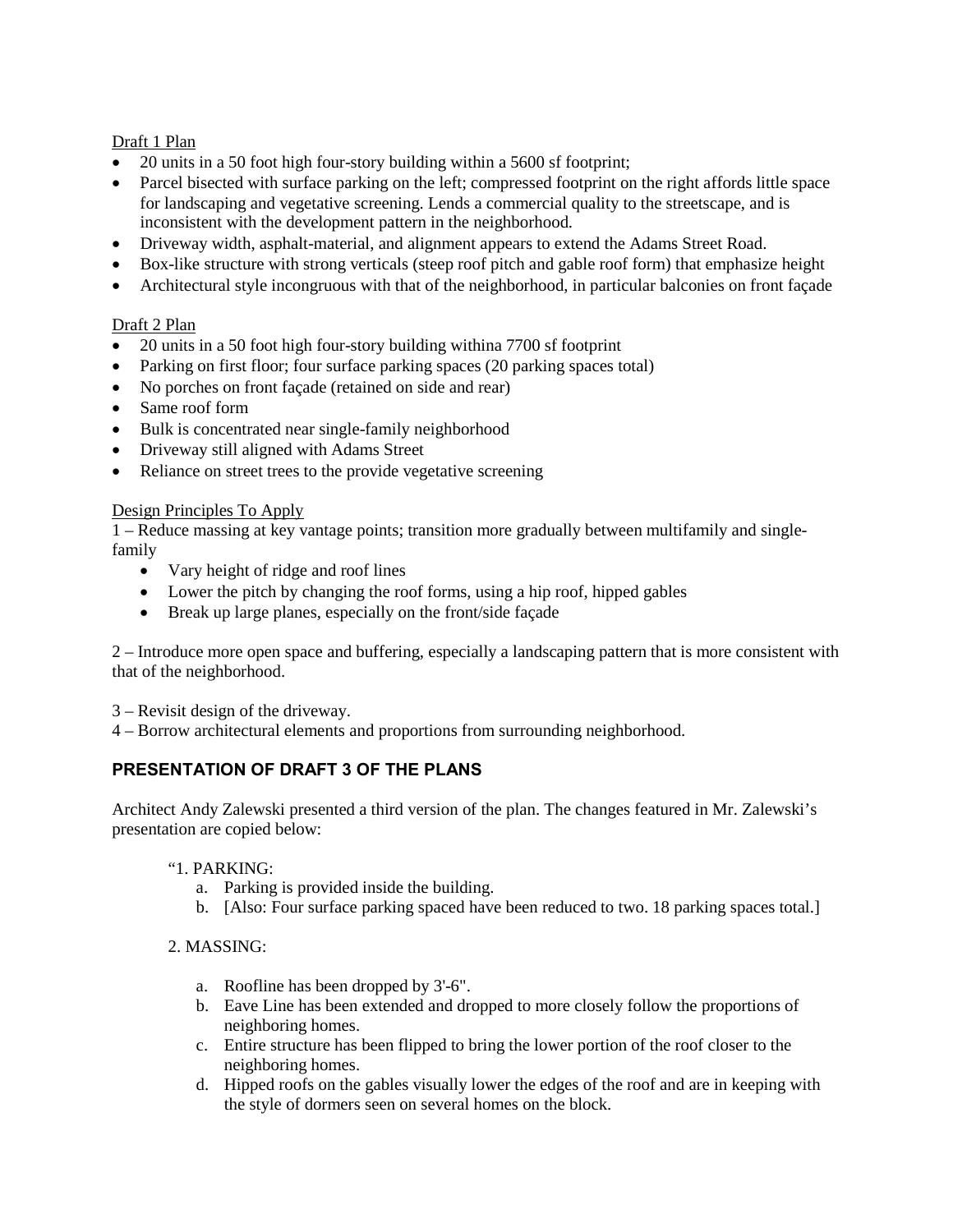- e. Front elevation has been broken into two elements to scale the structure better.
- f. Center has been pushed back as far as practical and an open porch has replaced the enclosed vestibule at the front door.
- g. A grander eave overhang brings the gutter line down.
- h. The overhang also reduces the space above the window heads.
- i. Siding line has been lowered, reducing the height of the ground floor brickwork.

#### 3. LANDSCAPING AND DRIVEWAY:

- a. Driveway has been gently curved and moved off-axis from Adams Street.
- b. Driveway has been reduced to 18 feet wide, further differentiating it from the town streets.
- c. Specialty paving materials will be used at the driveway apron to augment visual separation.
- d. Both existing street trees will be maintained.
- e. Two additional street trees are proposed, if approved by Tom Brady, Town Arborist.
- f. Raised planting beds will further reduce the height of the brickwork and feature foundation plantings.
- g. Larger trees are proposed along the back property line to screen the view toward the Arbour Hospital building.
- h. Fencing will be increased to 7 feet high on the side lines and 8 feet on the back.
- i. Two outdoor parking spaces have been removed and replaced by some usable open space.
- j. The two remaining service parking spaces have been pulled farther away from the edge of the property.
- k. The re-configured footprint has added some more open space to the southern sideyard."

# **DESIGN TEAM DISCUSSION**

- Switching the lower roof line from the right to the left so that massing near single-family neighborhood is reduced is good. Structure reads more like a manor house.
- Jerkinhead roof form reduces the height perception more effectively than the gables.
- Three bays on the front façade reflect architectural elements in district.
- Lowered siding at garage level reduces the appearance of a full story.
- Curved driveway and increased landscaping, pavers are good changes.

Proposed changes:

- Competing elements on front façade; beef up front entrance, which seems diminished and not in proportion with dimensions of building.
- The use of different material pattern (shingles) down a center column, along with strong trim, emphasizes verticality.
- Garage door on the side could be made to look more like a carriage house door.
- Extend driveway pavers beyond the bicycle storage area not just at the apron.
- Consider a limestone shelf at the foundation around entire building. Consider another material instead of the brick at the garage level.
- White trim emphasizes height; consider another palette.
- Darker sash on the windows would make them look larger and create more depth.
- On the left façade consider Juliet balconies with sliding doors to address potential noise issues.
- Use taller trees in front yard
- Why not stucco? What other materials would be used?
- Any way to create an appearance of attached rowhouses to address massing?